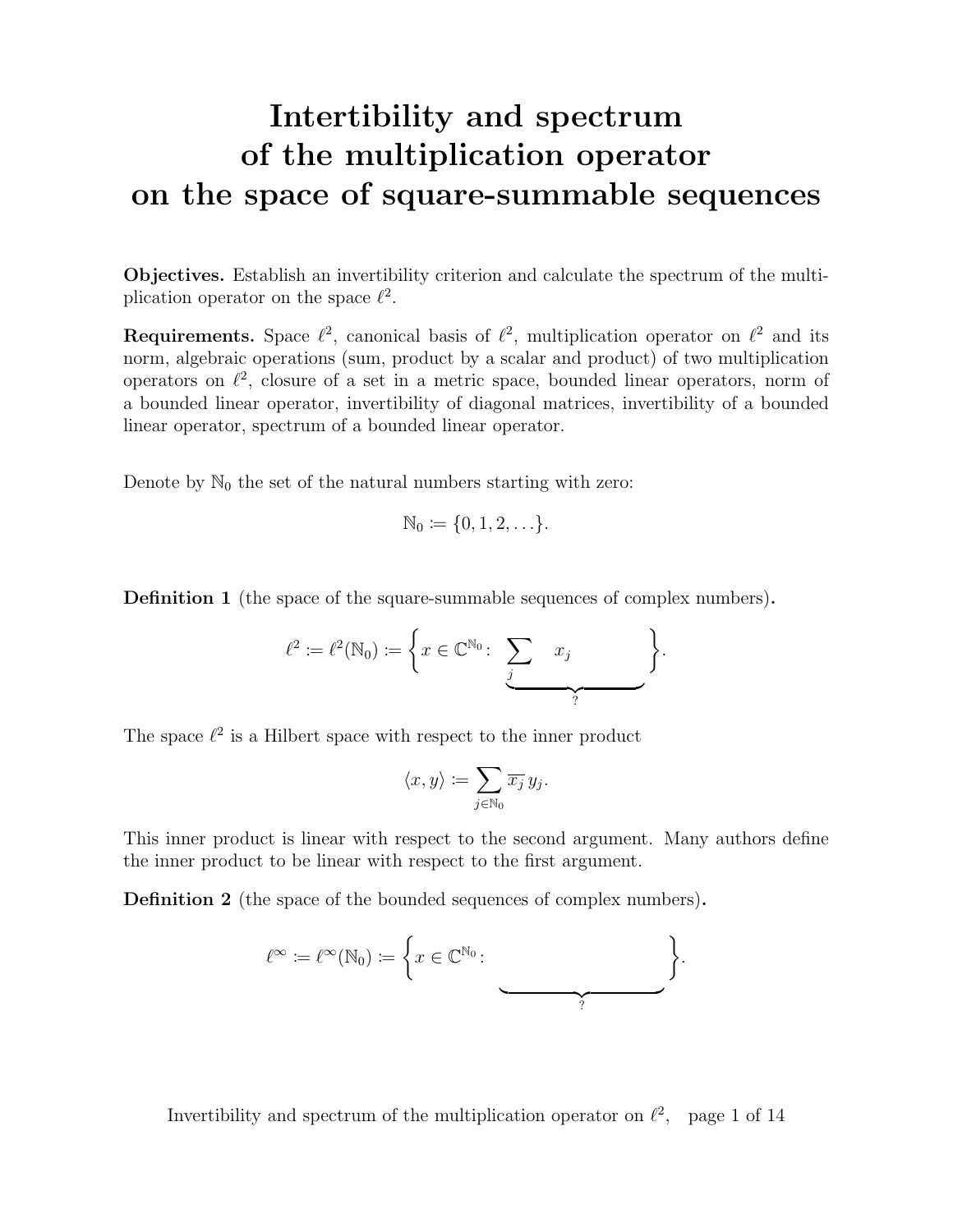# Canonical basis of  $\ell^2$  (review)

**Definition 3** (canonical basis of  $\ell^2$ ). For every  $n \in \mathbb{N}_0$ , denote by  $e_n$  the sequence

$$
e_n \coloneqq \left(\delta_{n,j}\right)_{j \in \mathbb{N}_0}.
$$

In the following exercises we shall see that  $(e_n)_{n \in \mathbb{N}_0}$  is an orthonormal basis of  $\ell^2$ .

**Exercise 1.** Write the sequence  $e_2$ :  $e_2 = ($  $\sum_{i=1}^{n}$ ,  $\sum_{i=1}^n$ ,  $\sum_{i=1}^{n}$ ,  $\sum_{i=1}^{n}$ ,  $\sum_{i=1}^{n}$  $, \ldots$  ).

Exercise 2. Write the following sequences:

$$
-3e_0 = ( , , , , , , , , ... ),
$$
  
\n
$$
7e_1 = ( , , , , , , , ... ),
$$
  
\n
$$
4e_0 - 5e_3 = ( , , , , , , , ... ).
$$

**Exercise 3.** Write the following sequences in terms of the basic elements  $e_n$ :

$$
(0,0,0,5,0,...) = \underbrace{\qquad \qquad}_{?}, \qquad (2,0,-4,0,0,...) = \underbrace{\qquad \qquad}_{?}.
$$

**Exercise 4** (orthonormality of the canonical basis). Let  $m, n \in \mathbb{N}_0$ . Calculate the product:

$$
\langle e_m, e_n \rangle =
$$

Invertibility and spectrum of the multiplication operator on  $\ell^2$ , page 2 of 14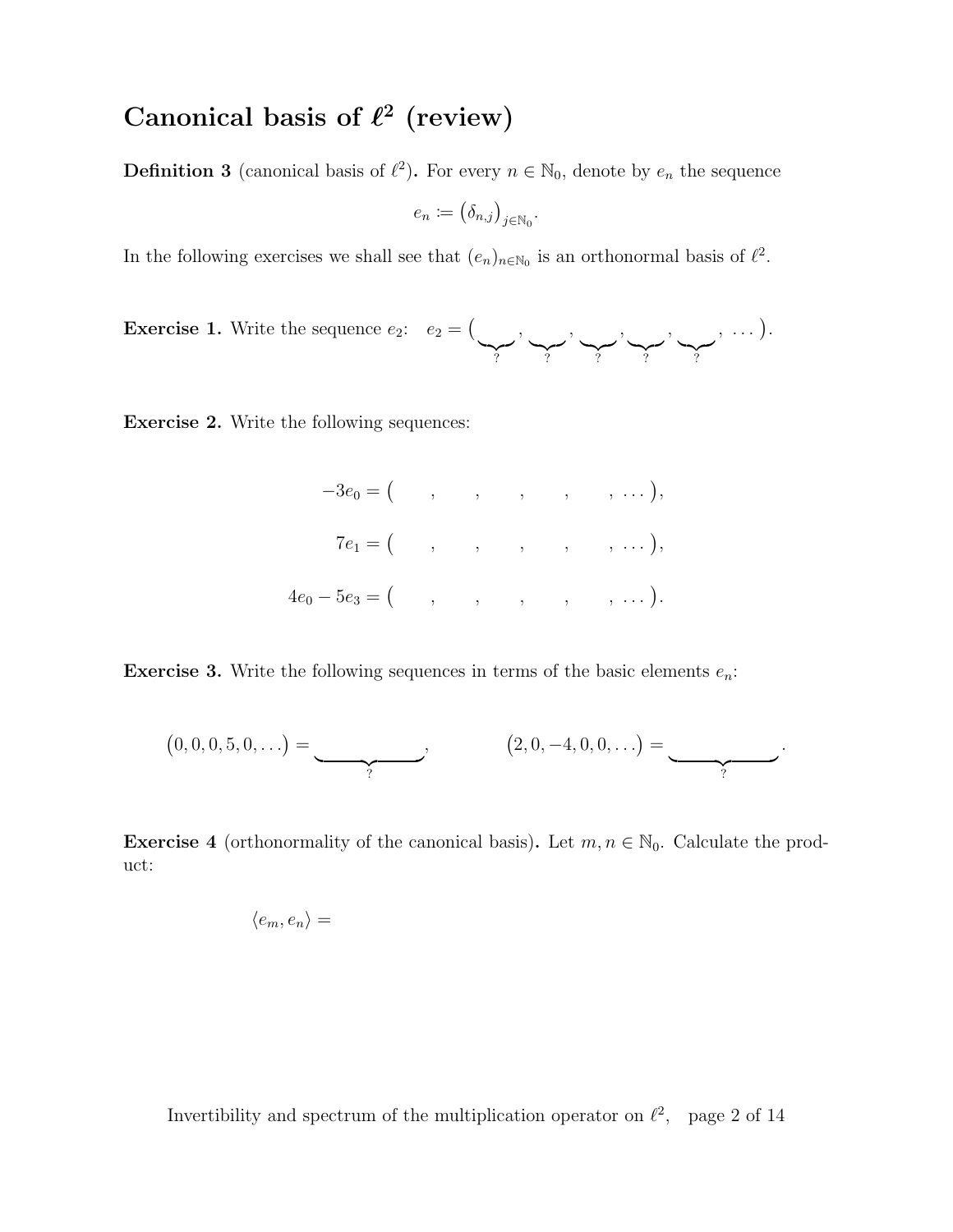**Exercise 5** (norm of an element of the canonical basis). Let  $n \in \mathbb{N}_0$ . Calculate the norm of  $e_n$ :

$$
||e_n||_2=\underbrace{\qquad \qquad }_{?}.
$$

**Exercise 6** (norm of a multiple of an element of the canonical basis). Let  $n \in \mathbb{N}_0$  and  $\lambda \in \mathbb{C}$ . Calculate the norm of  $\lambda e_n$ :

$$
\|\lambda e_n\|_2=\underbrace{\qquad \qquad}_{?}.
$$

**Exercise 7.** Let  $x \in \ell^2$  and  $n \in \mathbb{N}_0$ . Calculate:

$$
\langle e_n, x \rangle =
$$

**Exercise 8.** Suppose that  $x \in \ell^2$  and  $\langle e_n, x \rangle = 0$  for all  $n \in \mathbb{N}_0$ . Then



 $\overbrace{?}$ 

**Exercise 9.** Let  $x \in \ell^2$ . Write the decomposition of x in the basis  $(e_n)_{n \in \mathbb{N}_0}$ :

$$
x = \sum_{n \in \mathbb{N}_0} \underbrace{\qquad \qquad}_{?} e_n.
$$

**Exercise 10.** Let  $x \in \ell^2$  and  $m \in \mathbb{N}_0$  such that

$$
\forall n \in \mathbb{N}_0 \setminus \{m\} \qquad \langle e_n, x \rangle = 0.
$$

What can you say about  $x$ ? Write  $x$  in terms of some basic elements  $e_n$  and some inner products.

Invertibility and spectrum of the multiplication operator on  $\ell^2$ , page 3 of 14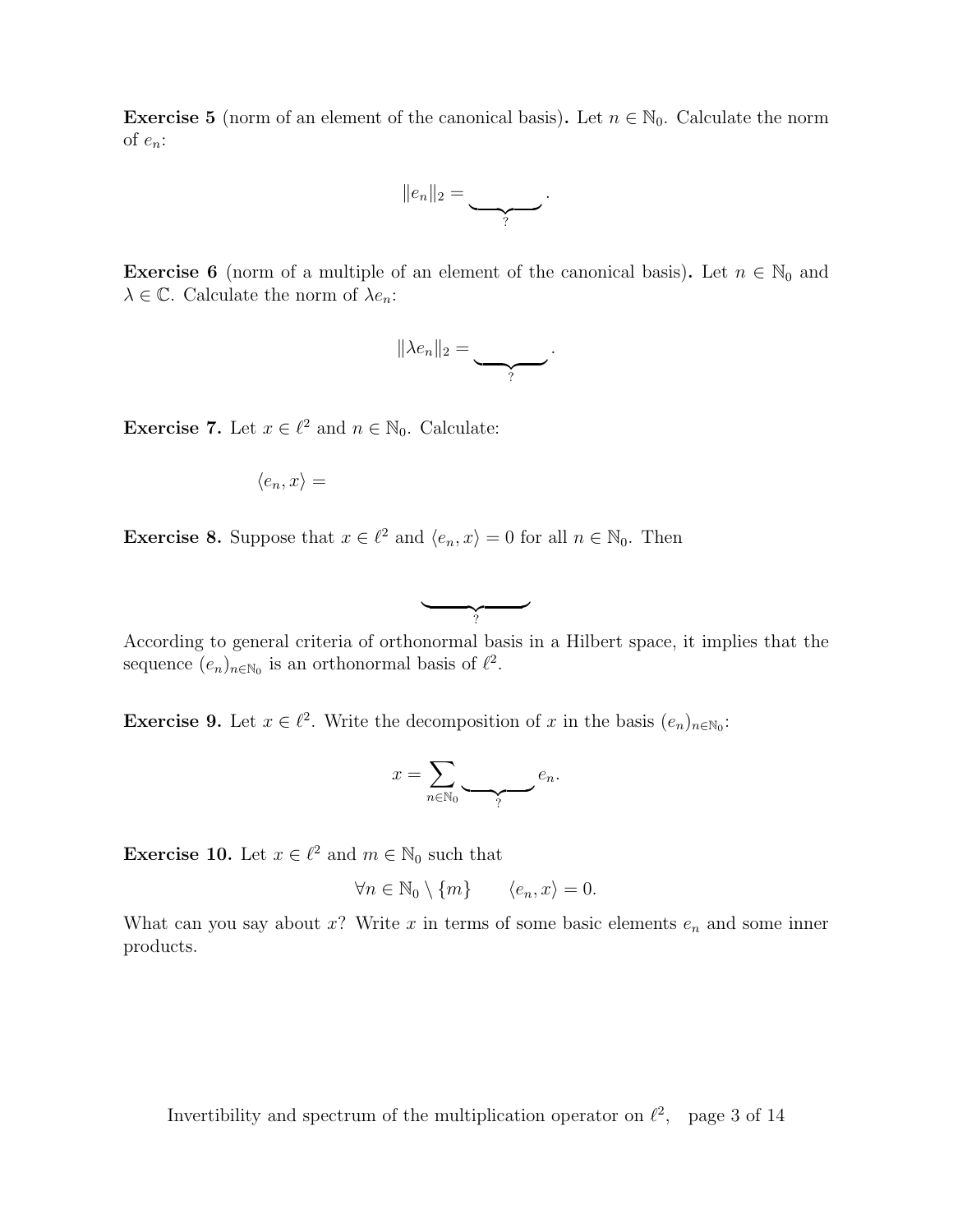### Definition of the multiplication operator (review)

**Exercise 11** (component-wise product of sequences, review). Let  $x, y \in \mathbb{C}^{\mathbb{N}_0}$ . Write the definition of the *component-wise product* of the sequences x and y:

$$
\forall n \in \mathbb{N}_0 \qquad (xy)_n := \underbrace{\qquad \qquad }_{?}.
$$

In other words,

$$
xy\coloneqq\big(\underbrace{\qquad\qquad}_{?}\big)_{n\in\mathbb{N}_0}.
$$

**Exercise 12** (definition of the multiplication operator, review). Let  $a \in \ell^{\infty}$ . Define  $M_a: \ell^2 \to \ell^2$  by



that is,

$$
\forall x \in \ell^2 \qquad \forall j \in \mathbb{N}_0 \qquad (M_a x)_j := \underbrace{\qquad \qquad}_{?}.
$$

Exercise 13 (action of the multiplication operator on the canonical basis, review). Let  $a \in \ell^{\infty}$  and  $n \in \mathbb{N}_0$ . Calculate  $M_a e_n$ .

**Exercise 14.** Let  $a \in \ell^{\infty}$  and  $n \in \mathbb{N}_0$ . Calcule the  $\ell^2$ -norm of the sequence  $M_a e_n$ :

$$
||M_a e_n||_2 = \underbrace{\qquad \qquad }_{?}.
$$

Invertibility and spectrum of the multiplication operator on  $\ell^2$ , page 4 of 14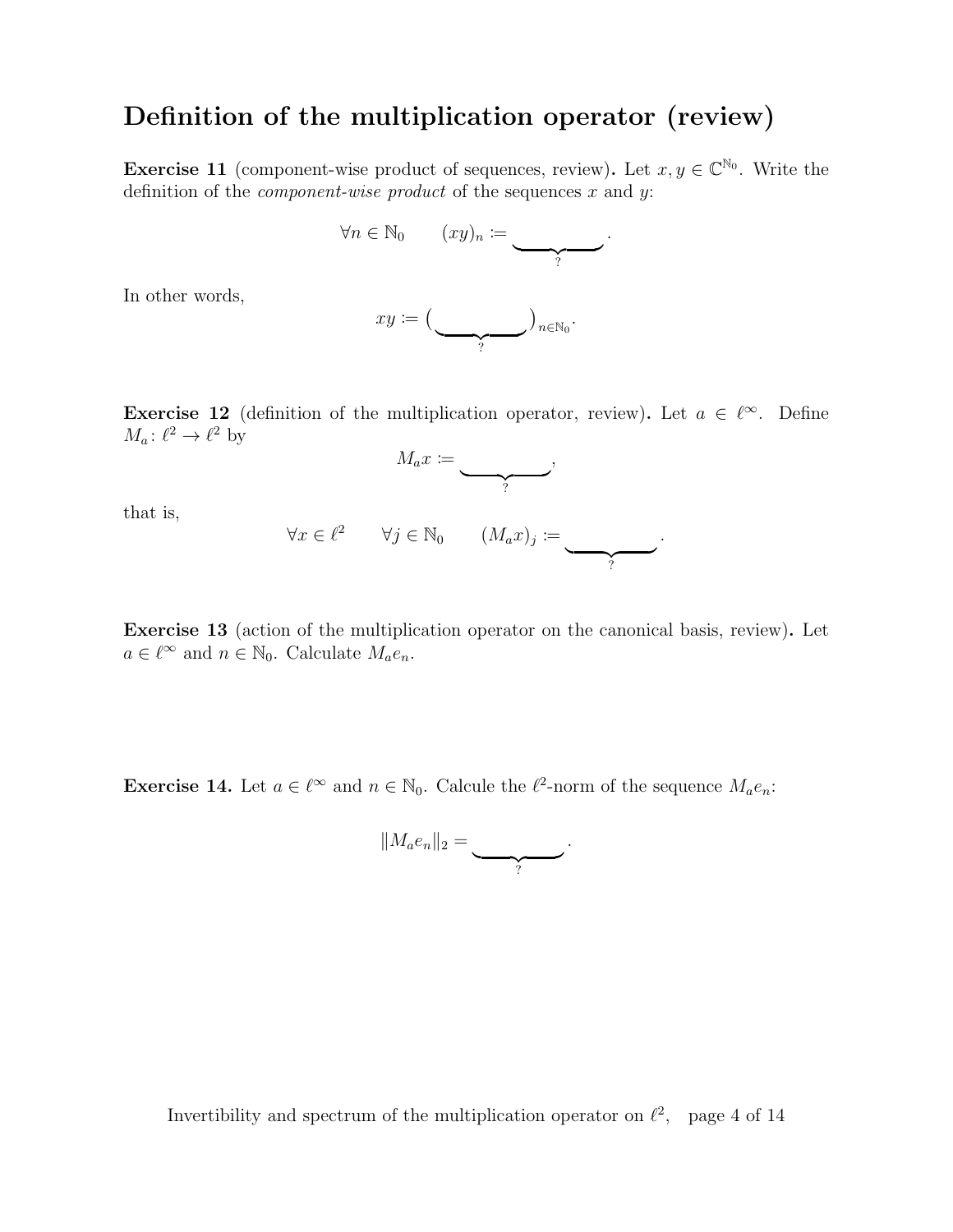#### Supremum and infimum (review)

**Definition 4.** Denote by  $\overline{\mathbb{R}}$  the *extended real line*  $\mathbb{R} \cup \{-\infty, +\infty\}$  with the canonical order. The additional elements  $-\infty$  and  $+\infty$  satisfy

 $\forall \alpha \in \mathbb{R}$   $-\infty < a$ ,  $\forall \alpha \in \mathbb{R}$   $\alpha < +\infty$ ,  $-\infty < +\infty$ .

**Exercise 15** (upper bound of a set of real numbers). Let  $A \subset \overline{\mathbb{R}}$  and  $\beta \in \overline{\mathbb{R}}$ . Recall the definition:

> $\beta$  is an upper bound of A  $\frac{1}{2}$ ?

**Exercise 16.** Let  $A \subset \overline{\mathbb{R}}$  and  $\gamma \in \overline{\mathbb{R}}$ . Then,

 $\gamma$  is not an upper bound of A  $\frac{1}{2}$ ?

**Exercise 17.** Let  $A \subset \overline{\mathbb{R}}$  and  $\beta \in \overline{\mathbb{R}}$ . What does mean the phrase " $\beta$  is the supremum of A"? Write the definition using the concept of the upper bounds. (It is known that for every  $A \subset \overline{\mathbb{R}}$  there exists a unique supremum in  $\overline{\mathbb{R}}$ . We shall not prove this fact here.)

$$
\beta = \sup(A) \qquad \Longleftrightarrow
$$

**Exercise 18.** Let  $A \subset \overline{\mathbb{R}}$  and  $\beta \in \overline{\mathbb{R}}$ . What does mean the phrase " $\beta$  is the supremum of A"? Write the answer in terms of the quantifications  $\forall$  and  $\exists$  and some of the inequalities  $\langle \xi, \xi, \xi \rangle$ , without mentioning explicitly the concept of upper bounds.

$$
\beta = \sup(A) \qquad \Longleftrightarrow \qquad \begin{cases} 1 & \forall \alpha \in A & \dots \\ 2 & \forall \gamma < \beta & \dots \end{cases}
$$

**Exercise 19.** Let  $x = (x_n)_{n \in \mathbb{N}_0}$  be a sequence in  $\mathbb{R}$  and  $\beta \in \overline{\mathbb{R}}$ . What does mean the phrase " $\beta$  is the supremum of the sequence x"? Write the answer in terms of the quantifications  $\forall$  and ∃ and some of the inequalities <, >, ≤, ≥.

$$
\beta = \sup_{n \in \mathbb{N}_0} x_n \qquad \Longleftrightarrow \qquad \begin{cases} 1 & \forall n \in \mathbb{N}_0 & \dots \\ 2 & \end{cases}
$$

Invertibility and spectrum of the multiplication operator on  $\ell^2$ , page 5 of 14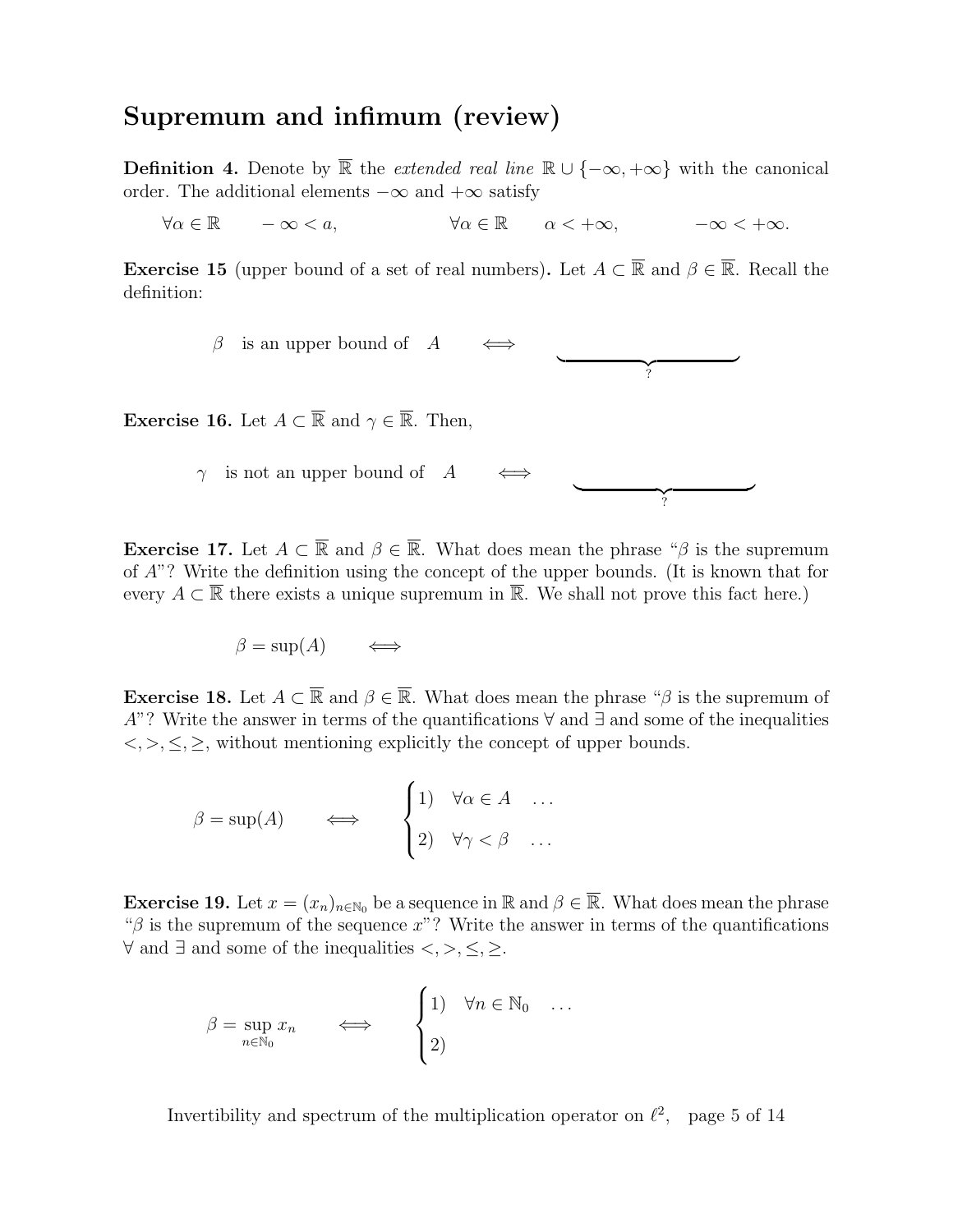# Multiplication operator: boundness and norm (review)

**Exercise 20** (definition of the supremum norm, review). Let  $a \in \ell^{\infty}$ . Put

$$
\nu \coloneqq \|a\|_{\infty} = \sup_{n \in \mathbb{N}_0} |a_n|.
$$

Write the definition of  $\nu$  using the quantifications  $\forall$  and  $\exists$  and some of the inequalities  $\langle \xi, \xi, \xi \rangle$ , without mentioning explicitly the concept of upper bounds.

Exercise 21 (idea of the upper bound for the norm of the multiplication operator, review). Let  $a \in \ell^{\infty}$  and  $x \in \ell^2$ . Write an upper bound for the norm of  $M_a x$ .



Exercise 22 (idea of the lower bound for the norm of the multiplication operator, review). Let  $a \in \ell^{\infty}$ . Compare  $||M_a||$  to  $||M_a e_n||_2$ .

**Exercise 23** (norm of the multiplication operator, review). Let  $a \in \ell^{\infty}$ . Then

$$
||M_a||=\underbrace{\qquad \qquad}_{?}.
$$

Invertibility and spectrum of the multiplication operator on  $\ell^2$ , page 6 of 14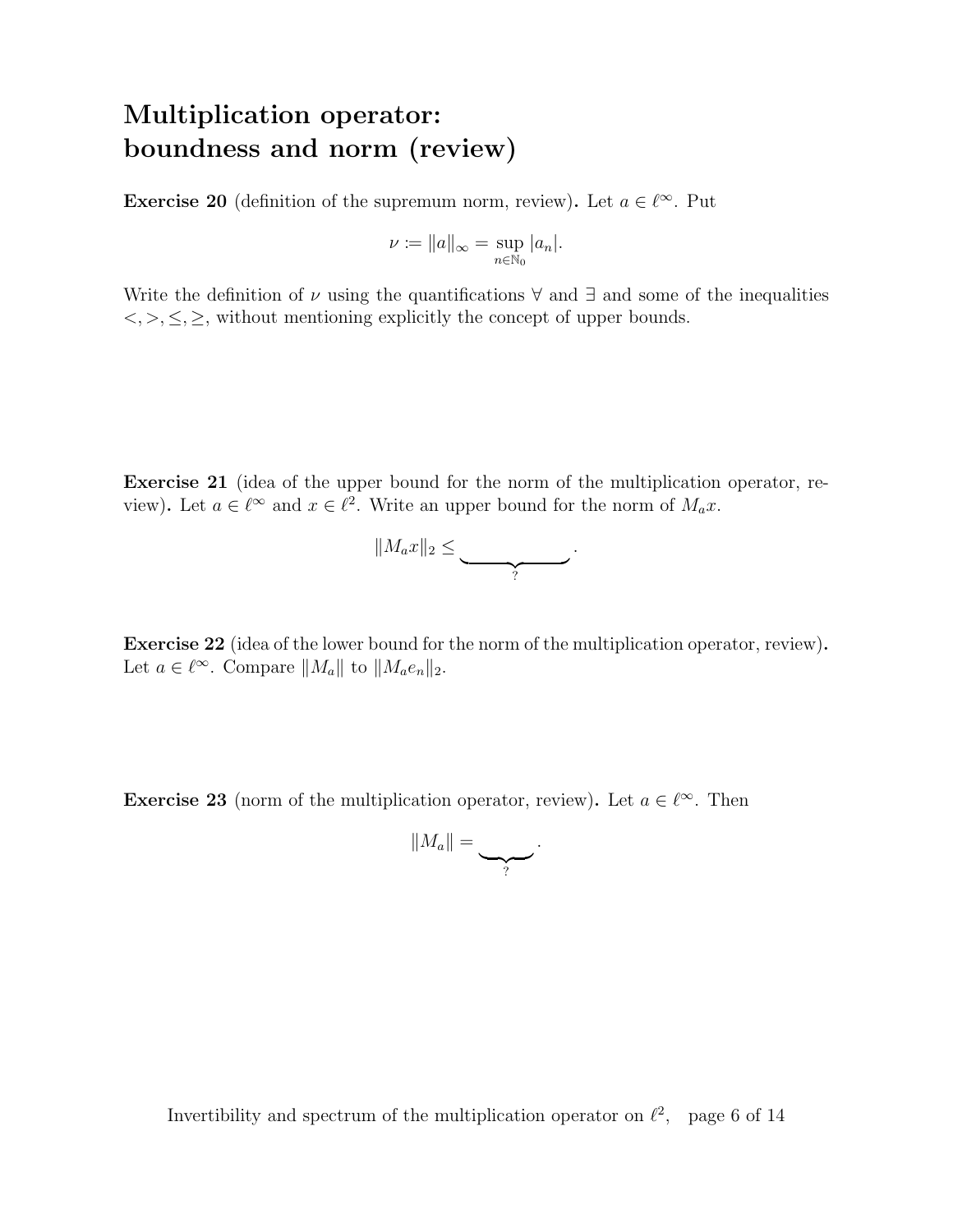# Algebraic operations with multiplication operators, review

In the following exercises recall that the set of the multiplication operators is closed under algebraic operations: for example, the sum of two multiplication operators results to be also a multiplication operator.

**Exercise 24** (sum of two multiplication operators, review). Let  $a, b \in \ell^{\infty}$ . Then

$$
M_a + M_b = \underbrace{\qquad \qquad }_{?}.
$$

**Exercise 25** (product of a multiplication operator by a scalar, review). Let  $a \in \ell^{\infty}$  and  $\lambda \in \mathbb{C}$ . Then



**Exercise 26** (product of two multiplication operators). Let  $a, b \in \ell^{\infty}$ . Then

$$
M_a M_b = \underbrace{\qquad \qquad }_{?}.
$$

**Exercise 27** (adjoint to the multiplication operator). Let  $a \in \ell^{\infty}$ . Then

$$
M_a^* = \underbrace{\qquad \qquad }_{?}.
$$

**Exercise 28** (identity operator as a multiplication operator). Denote by  $I$  the identity operator on the space  $\ell^2$ . Find a function a such that  $M_a = I$ .

Invertibility and spectrum of the multiplication operator on  $\ell^2$ , page 7 of 14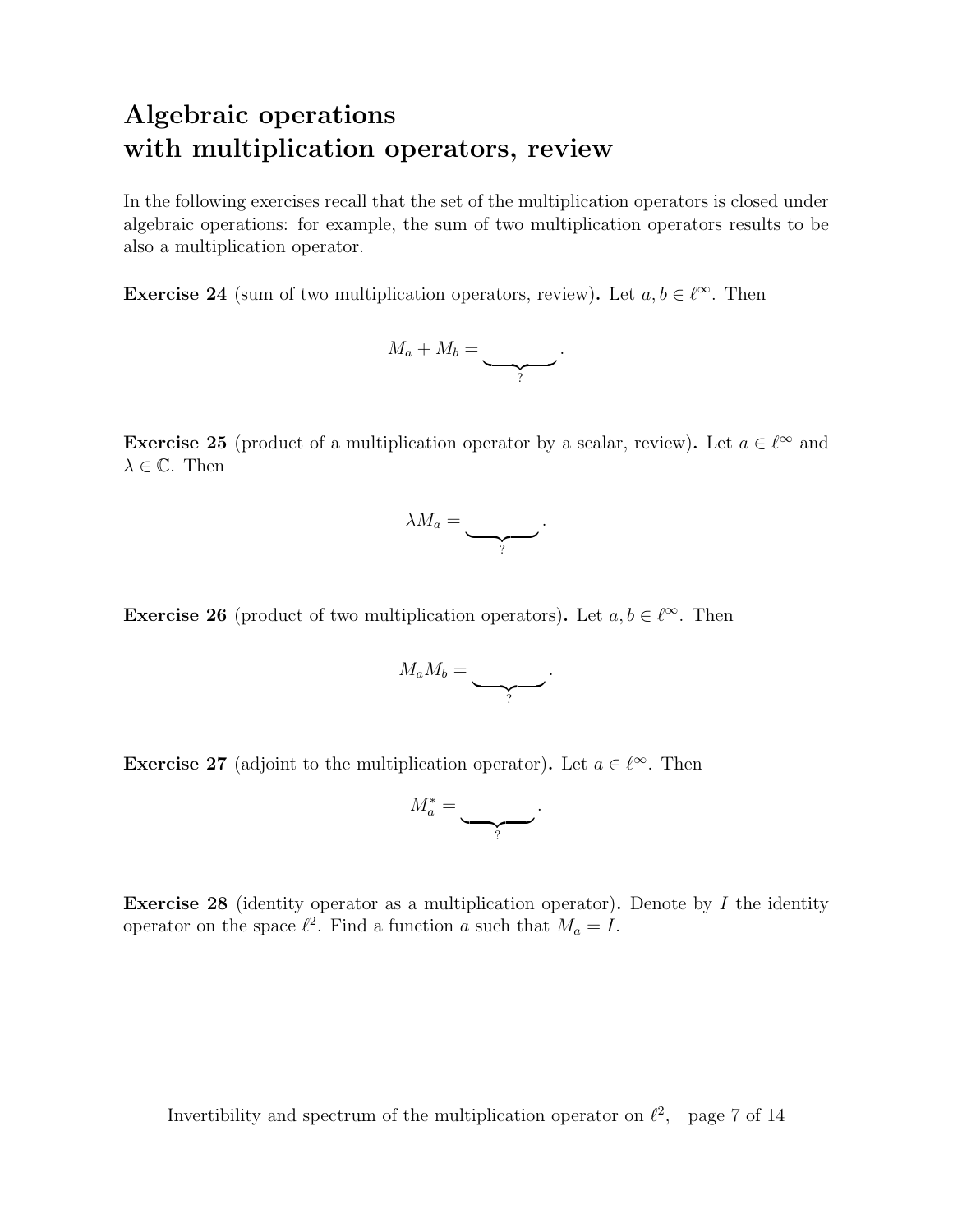#### Range and closed range of a sequence

**Exercise 29** (definition of the closure of a set in a metric space, review). Let  $(X, d)$ be a metric space,  $A \subset X$  and  $\beta \in X$ . What does mean the phrase " $\beta$  is a point of *closure* of A" (in other words, " $\beta$  is an *adherent point* of A")? Write the definition using quantifications and inequalities:

 $b \in \text{clos}(A) \qquad \Longleftrightarrow$ 

**Definition 5** (range and closed range of a sequence of complex numbers). Let  $a: \mathbb{N}_0 \to \mathbb{C}$ . Denote by  $\mathcal{R}(a)$  the range (the set of the values) of a:

$$
\mathcal{R}(a) \coloneqq \{ z \in \mathbb{C} \colon \quad \exists n \in \mathbb{N}_0 \quad z = a_n \}
$$

and by  $\mathcal{CR}(a)$  the closure of the range of a:

$$
\mathcal{CR}(a) \coloneqq \text{clos}(\mathcal{R}(a)).
$$

**Exercise 30.** Let  $a: \mathbb{N}_0 \to \mathbb{C}$ . Write the definition of  $CR(a)$  using quantifications and inequalities:

$$
w \in \mathcal{CR}(a) \qquad \Longleftrightarrow
$$

**Exercise 31** (example). Consider a sequence  $a: \mathbb{N}_0 \to \mathbb{C}$  is defined by

$$
a_n = (1 + (-1)^n) \frac{n}{n+1}.
$$

Calculate some first components of a.

a = , , , , , . . . .

Find  $\mathcal{R}(a)$  and  $\mathcal{CR}(a)$ .

Invertibility and spectrum of the multiplication operator on  $\ell^2$ , page 8 of 14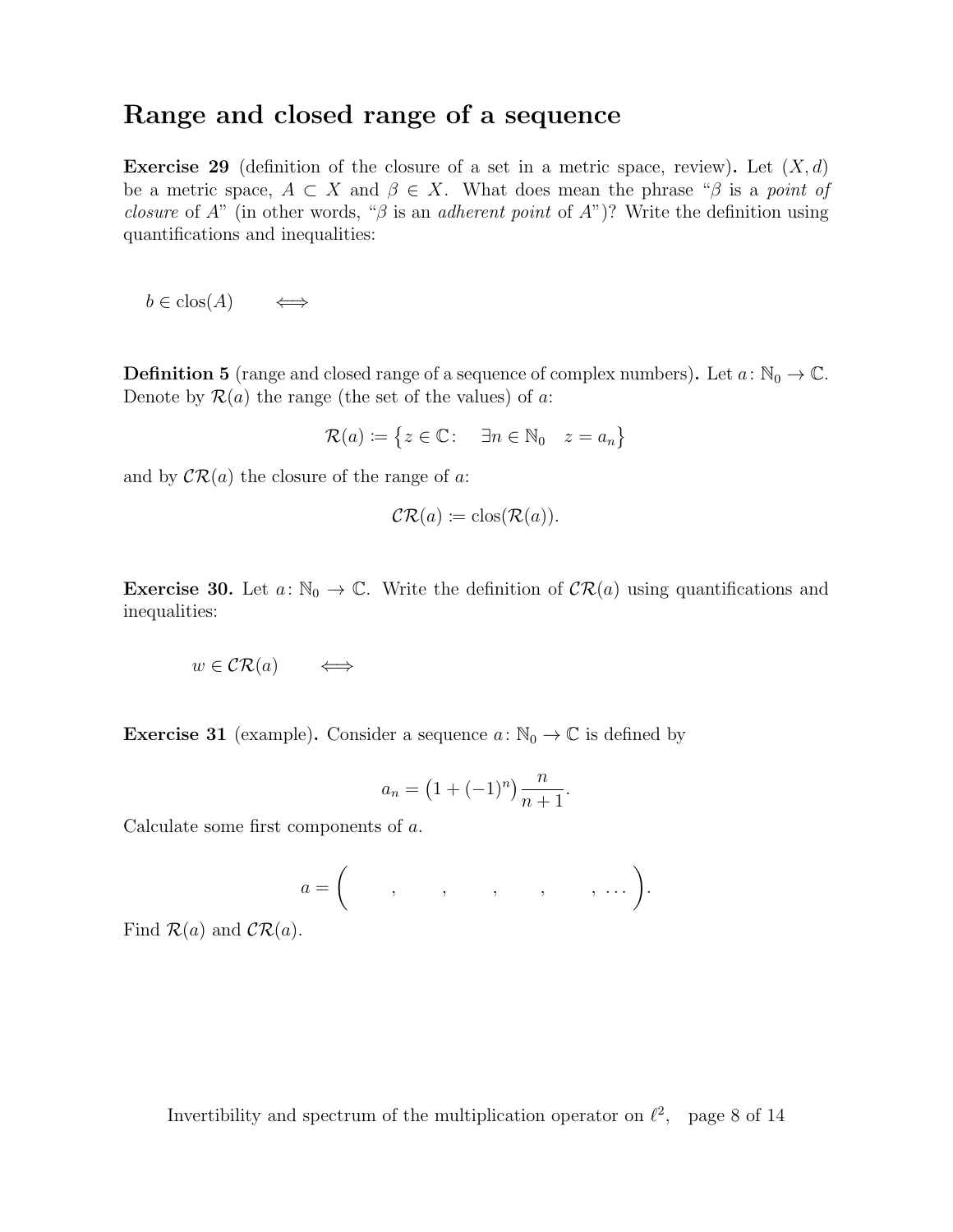#### Injectivity and kernel of a linear operator (review)

**Exercise 32** (definition of injective function). Let X, Y be some sets and  $f: X \to Y$  be a function. What does mean the phrase " $f$  is injective"?

**Exercise 33** (definition of the kernel of a linear operator). Let  $T: \ell^2 \to \ell^2$  be a linear operator. Then the kernel (called also the *null-space*) of  $T$  is defined by:

$$
\ker(T) \coloneqq \big\{ x \in \ell^2 \colon \underbrace{\qquad \qquad }_{?} \big\}.
$$

**Exercise 34** (criterium of the injectivity of linear operator). Let  $T: \ell^2 \to \ell^2$  be a linear operator. Prove that

T is injective  $\iff$  ker $(T) = \{0\}.$ 

**Exercise 35** (the kernel of a bounded linear operator is closed). Let  $T: \ell^2 \to \ell^2$  be a bounded linear operator. Prove that its kernel  $\ker(T)$  is a closed set (in the sense of the norm in  $\ell^2$ ).

Invertibility and spectrum of the multiplication operator on  $\ell^2$ , page 9 of 14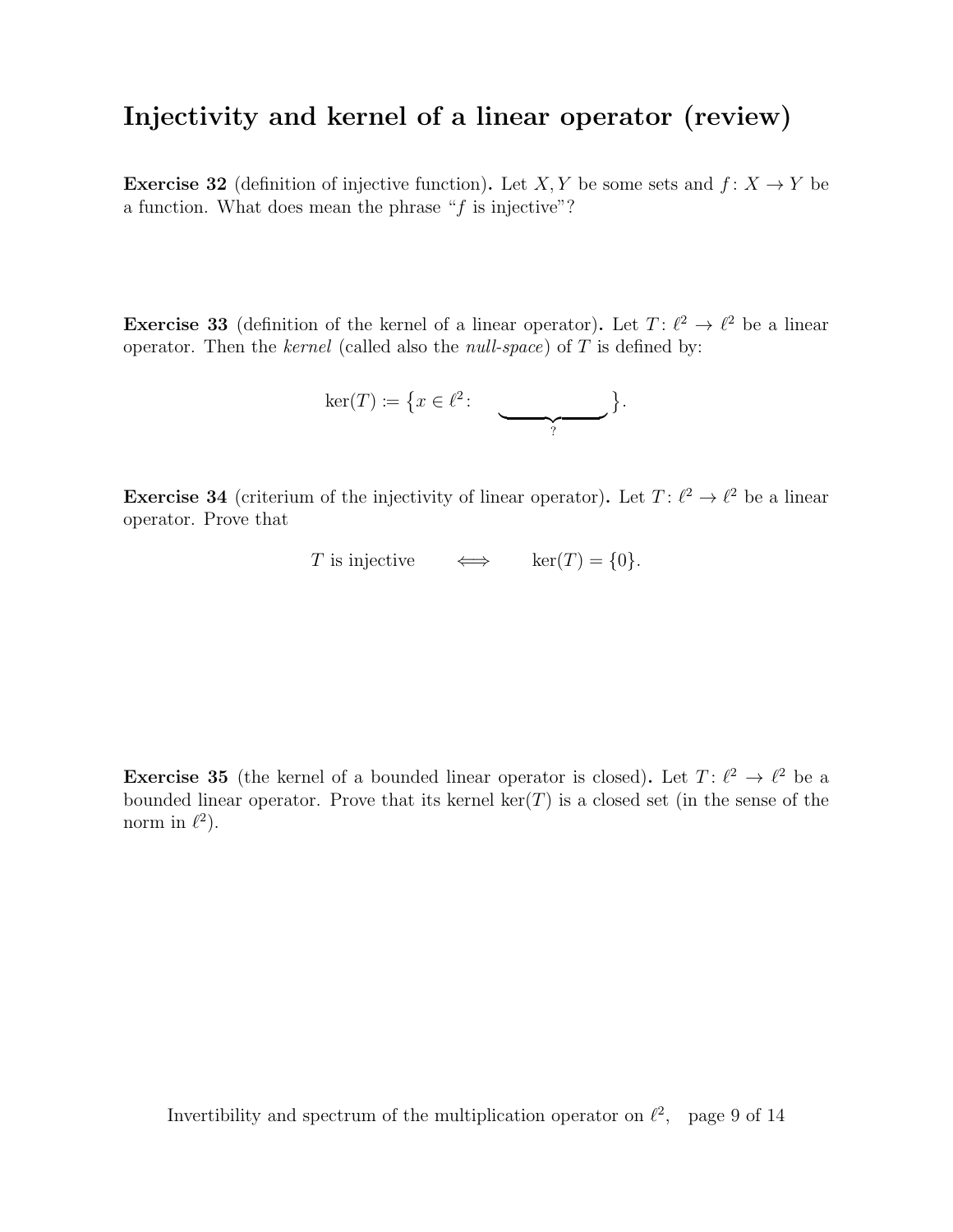#### Invertibility of a bounded linear operator (review)

**Exercise 36.** Let  $T: \ell^2 \to \ell^2$  be a bounded linear operator. It is said that T is *invertible* if there exists a bounded linear operator  $S: \ell^2 \to \ell^2$  such that

It is known that if there exists such operator  $S$ , then it is unique. In the case of existence, S is called the *inverse operator* to T and is denoted by  $T^{-1}$ .

 $\frac{1}{2}$  $\check{?}$ 

**Exercise 37.** Let  $T: \ell^2 \to \ell^2$  be an invertible bounded linear operator. Prove that T is injective.

**Exercise 38.** Let  $T: \ell^2 \to \ell^2$  be an invertible bounded linear operator. Prove that for all  $x \in \ell^2$ ,

$$
||Tx||_2 \ge ||T^{-1}||^{-1}||x||_2.
$$

**Exercise 39.** Let  $T: \ell^2 \to \ell^2$  be a bounded linear operator. Suppose that for all  $\varepsilon > 0$ there exists a sequence  $x \in \ell^2$  such that  $||x||_2 = 1$  and  $||Tx||_2 < \varepsilon$ . Prove that T is not invertible.

Invertibility and spectrum of the multiplication operator on  $\ell^2$ , page 10 of 14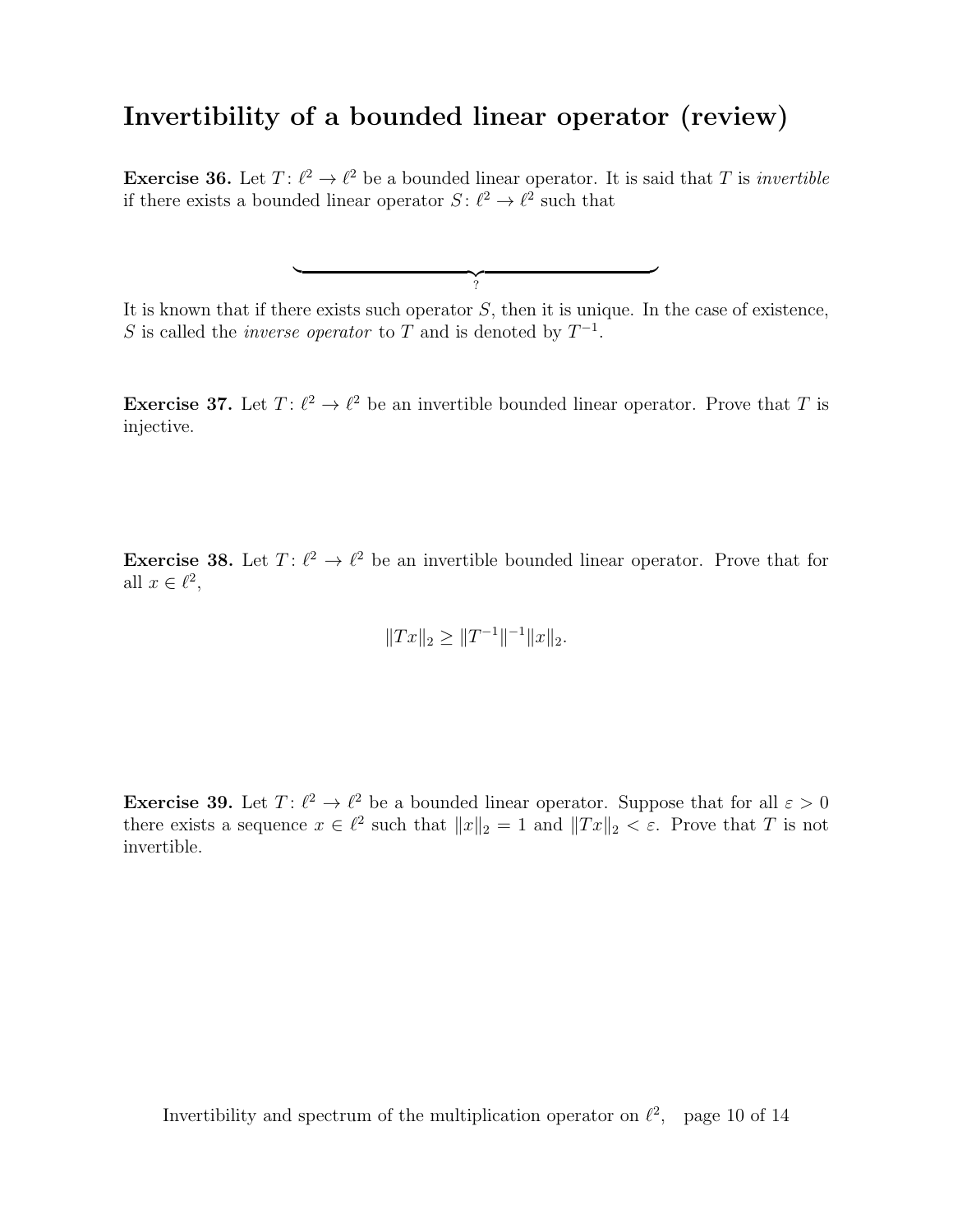### Invertibility of diagonal matrices (review)

The following exercises help to review some ideas useful to study the invertibility of the multiplication operator.

**Exercise 40** (diagonal matrix as a multiplication operator, review). Let  $a \in \mathbb{C}^3$ . Denote the components of a by  $a_0, a_1, a_2$ . Denote by diag(a) the diagonal matrix with diagonal entries  $a_0, a_1, a_2$ :

diag(a) := 
$$
\begin{bmatrix} a_0 & 0 & 0 \ 0 & a_1 & 0 \ 0 & 0 & a_2 \end{bmatrix}.
$$

Calculate the product of diag(a) by a general vector  $x \in \mathbb{C}^3$ :

diag
$$
(a)x =
$$

$$
\begin{bmatrix} a_0 & 0 & 0 \ 0 & a_1 & 0 \ 0 & 0 & a_2 \end{bmatrix} \begin{bmatrix} x_0 \ x_1 \ x_2 \end{bmatrix} =
$$

Write the answer in a short form:  $diag(a)x =$  $\sum_{?}$  $\big]_{j=0}^{2}$ .

**Exercise 41** (invertibility of a diagonal matrix, review). Let  $a \in \mathbb{C}^3$ . Recall the criterim of the invertibility of the diagonal matrix  $diag(a)$ :

$$
\text{diag}(a) \text{ is invertible} \qquad \Longleftrightarrow \qquad \qquad \underbrace{\qquad \qquad }.
$$

**Exercise 42** (inverse to the diagonal matrix, review). Let  $a \in \mathbb{C}^3$  such that  $\text{diag}(a)$  is invertible. Write the formula for the inverse matrix:



Using the notation  $1/a = (1/a_0, 1/a_1, 1/a_2)$  write the result in a short form:

$$
\mathrm{diag}(a)^{-1} = \underbrace{\qquad \qquad }_{?}.
$$

Invertibility and spectrum of the multiplication operator on  $\ell^2$ , page 11 of 14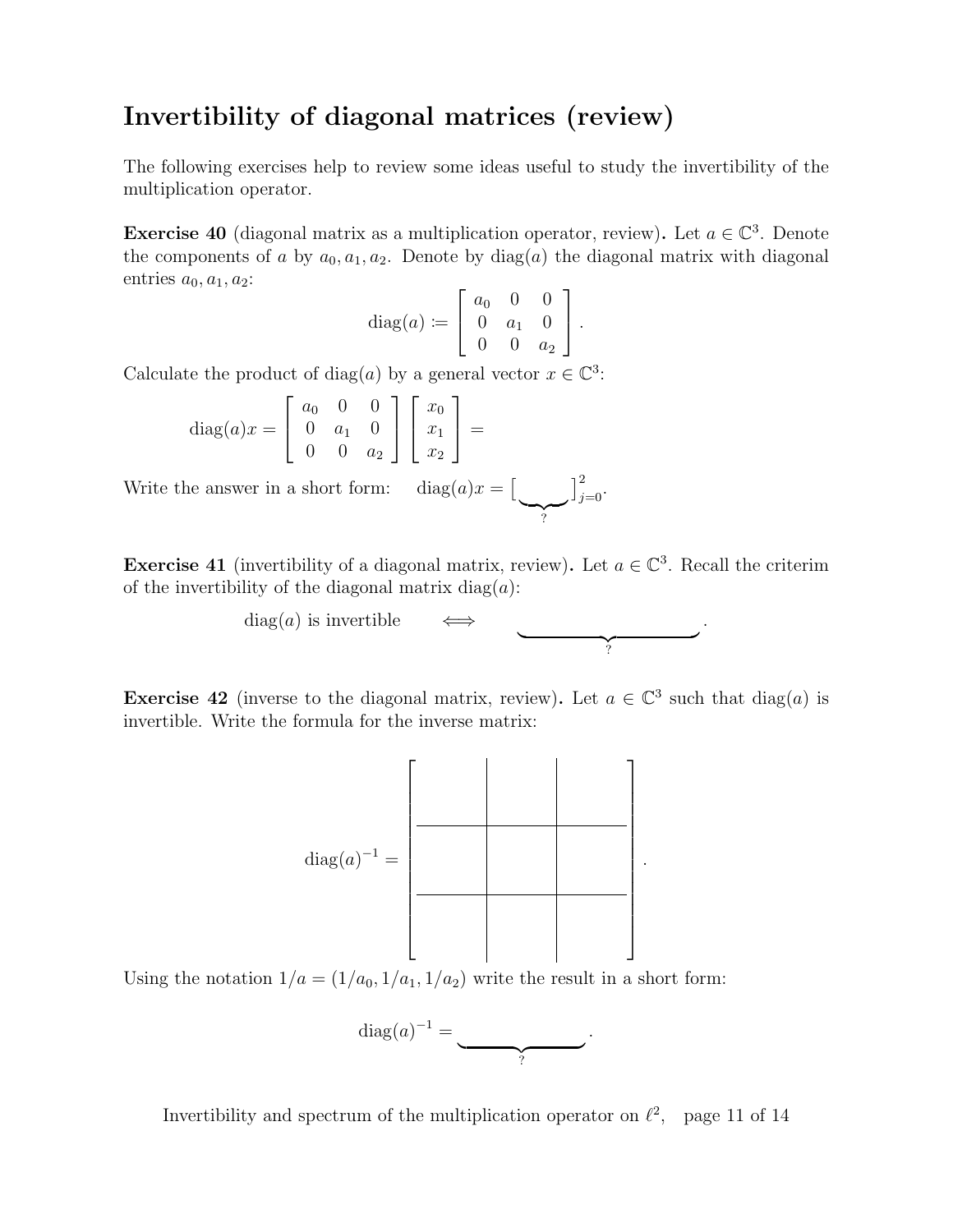### Invertibility of the multiplication operator

**Exercise 43.** Let  $a \in \ell^{\infty}$ . Prove that the following conditions are equivalent:

$$
0 \notin \mathcal{CR}(a) \qquad \Longleftrightarrow \qquad \inf_{j \in \mathbb{N}_0} |a_j| > 0.
$$

**Exercise 44.** Let  $a \in \ell^{\infty}$  such that  $0 \notin \mathcal{CR}(a)$ . Prove that  $M_a$  is invertible. (Construct the inverse operator.)

**Exercise 45.** Let  $a \in \ell^{\infty}$  such that  $0 \in \mathcal{R}(a)$ . Prove that  $M_a$  is not injective and therefore not invertible.

**Exercise 46.** Let  $a \in \ell^{\infty}$  such that  $0 \in \ell^{\infty}(\ell^{\infty})$ . Prove that for all  $\varepsilon > 0$  there exists a sequence  $x \in \ell^2$  such that  $||x||_2 = 1$  and

$$
||M_a x||_2 < \varepsilon.
$$

**Exercise 47.** Let  $a \in \ell^{\infty}$  such that  $0 \in \mathcal{CR}(a)$ . Prove that  $M_a$  is not invertible.

**Exercise 48.** Let  $a \in \ell^{\infty}$ . Write a criterion:

$$
M_a \text{ is invertible} \qquad \Longleftrightarrow
$$

Invertibility and spectrum of the multiplication operator on  $\ell^2$ , page 12 of 14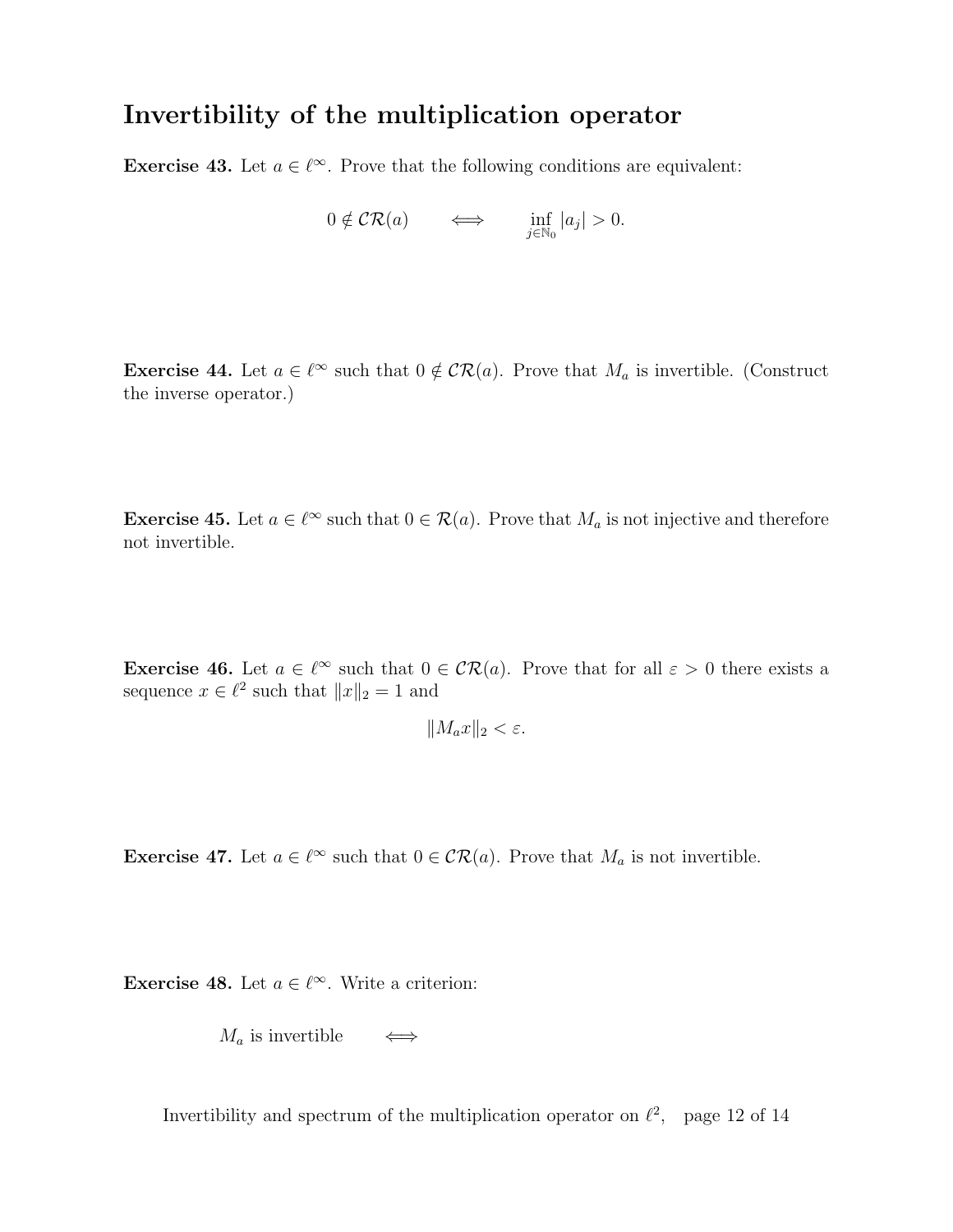#### Spectrum of the multiplication operator

Exercise 49. Let A be a bounded linear operator in a complex Banach space X. Recall the definition of the spectrum of A.

$$
\mathrm{Sp}(A) := \bigg\{ \lambda \in \mathbb{C} \colon \bigg\}.
$$

**Exercise 50.** Let  $a \in \ell^{\infty}$ . Find the spectrum of  $M_a$ .

Exercise 51. Let A be a bounded linear operator in a complex Banach space X and  $\lambda \in \mathbb{C}$ . What does mean the condition " $\lambda$  is an eigenvalue of A?

**Exercise 52.** Let  $A$  be a bounded linear operator in a complex Banach space  $X$  and  $\lambda \in \mathbb{C}$ . Recall the definition of the point spectrum of A:

$$
\mathrm{Sp}_p(A) \coloneqq \left\{ \lambda \in \mathbb{C} \colon \right\}.
$$

**Exercise 53.** Let  $a \in \ell^{\infty}$ . Find the point spectrum of the multiplication operator  $M_a$ .

Exercise 54 (spectrum of the multiplication operator in terms of its point spectrum). Let  $a \in \ell^{\infty}$ . Express  $Sp(M_a)$  in terms of  $Sp_p(M_a)$ .

Invertibility and spectrum of the multiplication operator on  $\ell^2$ , page 13 of 14